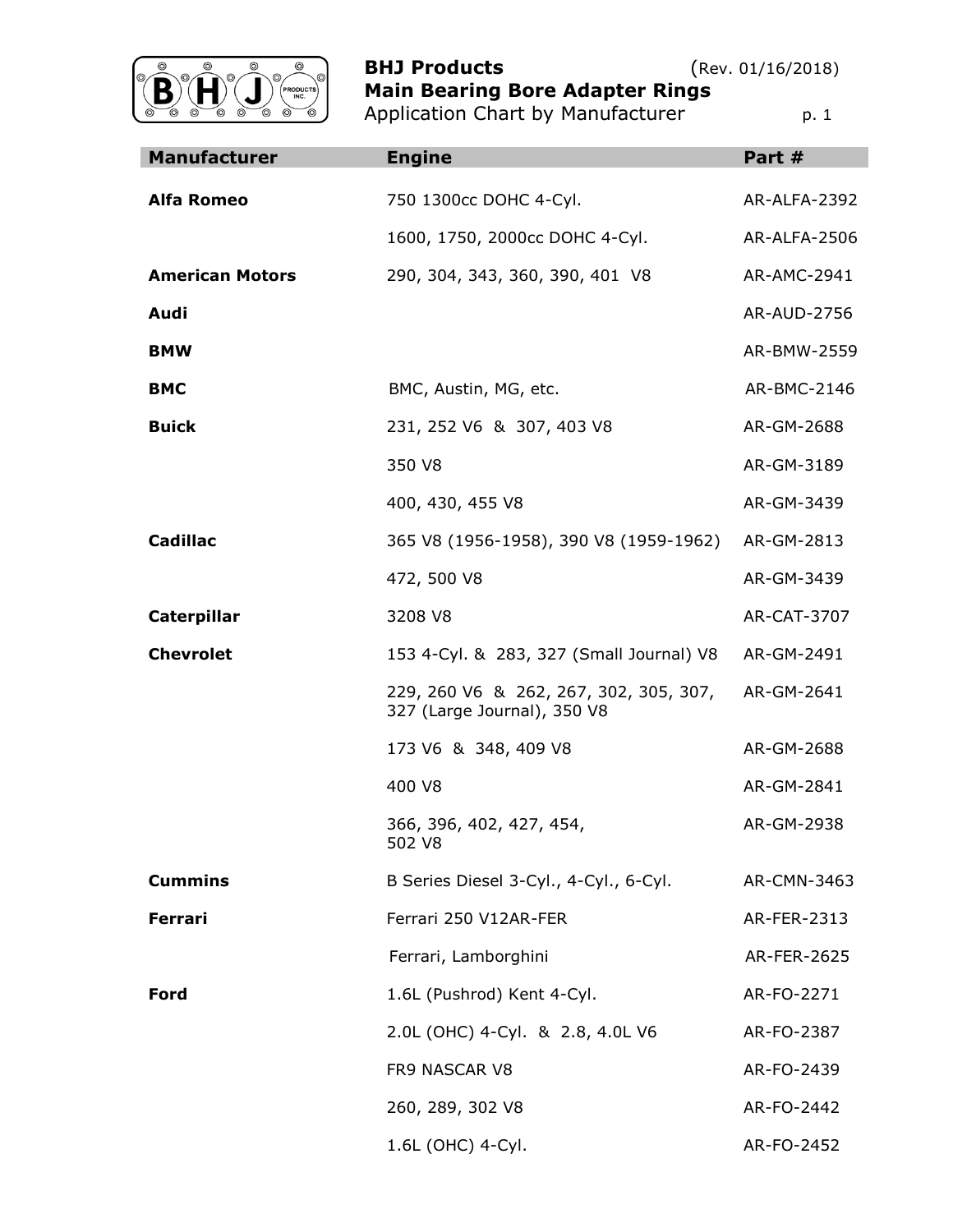

**BHJ Products** (Rev. 01/16/2018) **Main Bearing Bore Adapter Rings**

Application Chart by Manufacturer **p. 2** p. 2

| <b>Manufacturer</b>   | <b>Engine</b>                                                                    | Part #             |
|-----------------------|----------------------------------------------------------------------------------|--------------------|
|                       | 2.3L (OHC)                                                                       | AR-FO-2591         |
|                       | 239 Flathead V8                                                                  | AR-FO-2671         |
| Ford (cont.)          | 2.5L V6                                                                          | AR-FO-2677         |
|                       | 239, 256, 272, 292 Y Block V8                                                    | AR-FO-2692         |
|                       | 3.8L (232) V6                                                                    | AR-FO-2713         |
|                       | 312 Y Block V8                                                                   | AR-FO-2816         |
|                       | 4.6L, 5.4L V8, 6.8L V10                                                          | AR-FO-2851         |
|                       | 3.8L (Grand National) V6, 351C, SVO,<br>RY45, 352, 360, 390, 406, 427, 428 FE V8 | AR-FO-2942         |
|                       | MEL V8 (1966-1968 Only)                                                          | AR-FO-3093         |
|                       | 351M, 351W, 400, 429, 460 V8                                                     | AR-FO-3193         |
|                       | 6.7L Powerstroke Diesel V8                                                       | AR-FO-3380         |
|                       | 6.0L, 6.4L Powerstroke Diesel V8                                                 | AR-FO-3386         |
|                       | 6.9L IDI, 7.3L IDI, 7.3L Powerstroke Diesel AR-INT-3316<br>V8 (International)    |                    |
| <b>General Motors</b> | R07 V8 with 2.236" Main                                                          | AR-GM-2236         |
|                       | 2.4L Quad-4 4-Cyl.                                                               | AR-GM-2550         |
|                       | LS-Series V8                                                                     | AR-GM-2751         |
|                       | 4.2L Vortec 6-Cyl.                                                               | AR-GM-3074         |
|                       | 6.2L, 6.5L Diesel V8 (Detroit Diesel)                                            | AR-GM-3143         |
|                       | 6.6L Duramax Diesel V8                                                           | AR-GM-3347         |
| <b>Holden</b>         | 308 V8                                                                           | AR-GM-2591         |
| Honda                 | F, H Series 4-Cyl.                                                               | <b>AR-HON-2125</b> |
|                       | B, D Series 4-Cyl.                                                               | AR-HON-2323        |
|                       | F Series 4-Cyl.                                                                  | AR-HON-2362        |
|                       | C Series V6                                                                      | AR-HON-2716        |
| <b>Hudson</b>         | 308 6-Cyl.                                                                       | AR-HUD-2691        |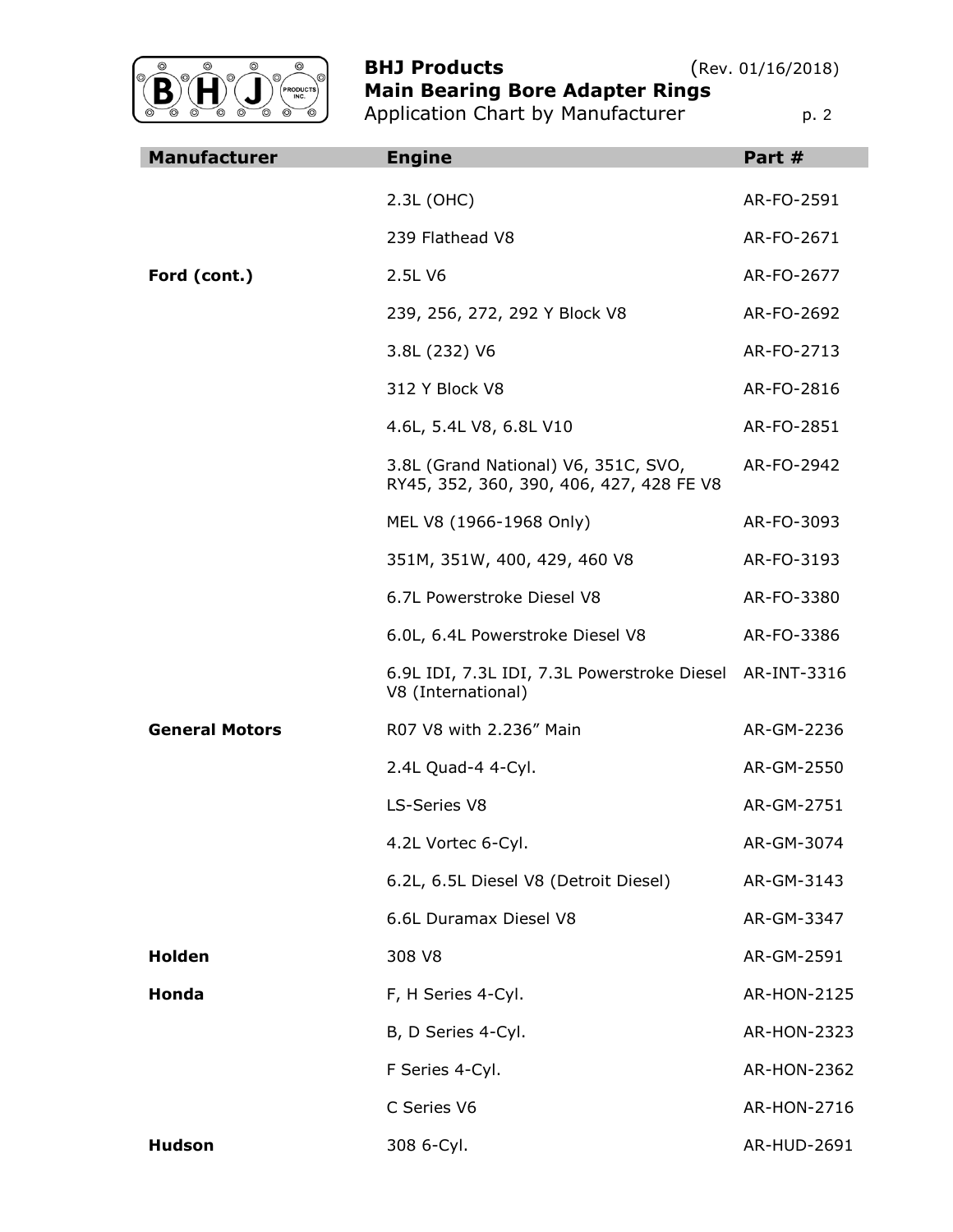

**BHJ Products** (Rev. 01/16/2018) **Main Bearing Bore Adapter Rings**

|  | Application Chart by Manufacturer | p. 3 |
|--|-----------------------------------|------|

| <b>Manufacturer</b>           | <b>Engine</b>                                                  | Part #                     |
|-------------------------------|----------------------------------------------------------------|----------------------------|
| <b>International/Navistar</b> | 266, 304, 345, 392 V8                                          | AR-INT-2942                |
|                               | MV404, 6.9L, 444 7.3L Diesel<br>(also Ford 7.3 Powerstroke) V8 | AR-INT-3316                |
| <b>International (cont.)</b>  | V605 V8<br>DT414, 436, 466 6-Cyl.                              | AR-INT-3317<br>AR-INT-3689 |
| <b>Jaguar</b>                 | XJ6 6-Cyl.                                                     | AR-JAG-2917                |
|                               | XJ12 5.3L V12                                                  | AR-JAG-3167                |
| <b>Kohler</b>                 | $1 - Cyl$ .                                                    | <b>AR-KOH-2377</b>         |
| Lamborghini                   | Gallardo LP500 V10                                             | AR-LAM-2759                |
| <b>Lincoln</b>                | Zephyr 292 V12 (1946-1948)                                     | AR-FO-2603                 |
| Mazda                         | B6 1.6L 4-Cyl.                                                 | AR-MAZ-2126                |
| <b>Mercedes Benz</b>          | M116 4.2L, M117 5.0L V8                                        | AR-MBZ-2696                |
|                               |                                                                | AR-MBZ-2933                |
| Mitsubishi                    | 4B11 2.0L 4-Cyl.                                               | AR-MIT-2205                |
|                               | 4G63 2.0L 4-Cyl.                                               | AR-MIT-2402                |
| Mopar/Chrysler                | <b>R5 NASCAR V8</b>                                            | AR-MP-2442                 |
|                               | 2.2L, 2.5L 4-Cyl.                                              | AR-MP-2520                 |
|                               | 241, 270 Dodge "Red Ram" Early Hemi V8                         | AR-MP-2568                 |
|                               | 301, 331, 354 Chrysler Early Hemi V8                           | AR-MP-2656                 |
|                               | 273, 318, 340 V8                                               | AR-MP-2693                 |
|                               | 5.7L, 6.1L, 6.2L 6.4L, 7.0L Gen III Hemi<br>V8                 | AR-MP-2752                 |
|                               | 361, 383, 400 V8                                               | AR-MP-2818                 |
|                               | 392 Chrysler Early Hemi V8                                     | AR-MP-2880                 |
|                               | 413, 426, 440 V8                                               | AR-MP-2943                 |
|                               | 360 V8                                                         | AR-MP-3003                 |
|                               | 488, 505 V10                                                   | AR-MP-3193                 |